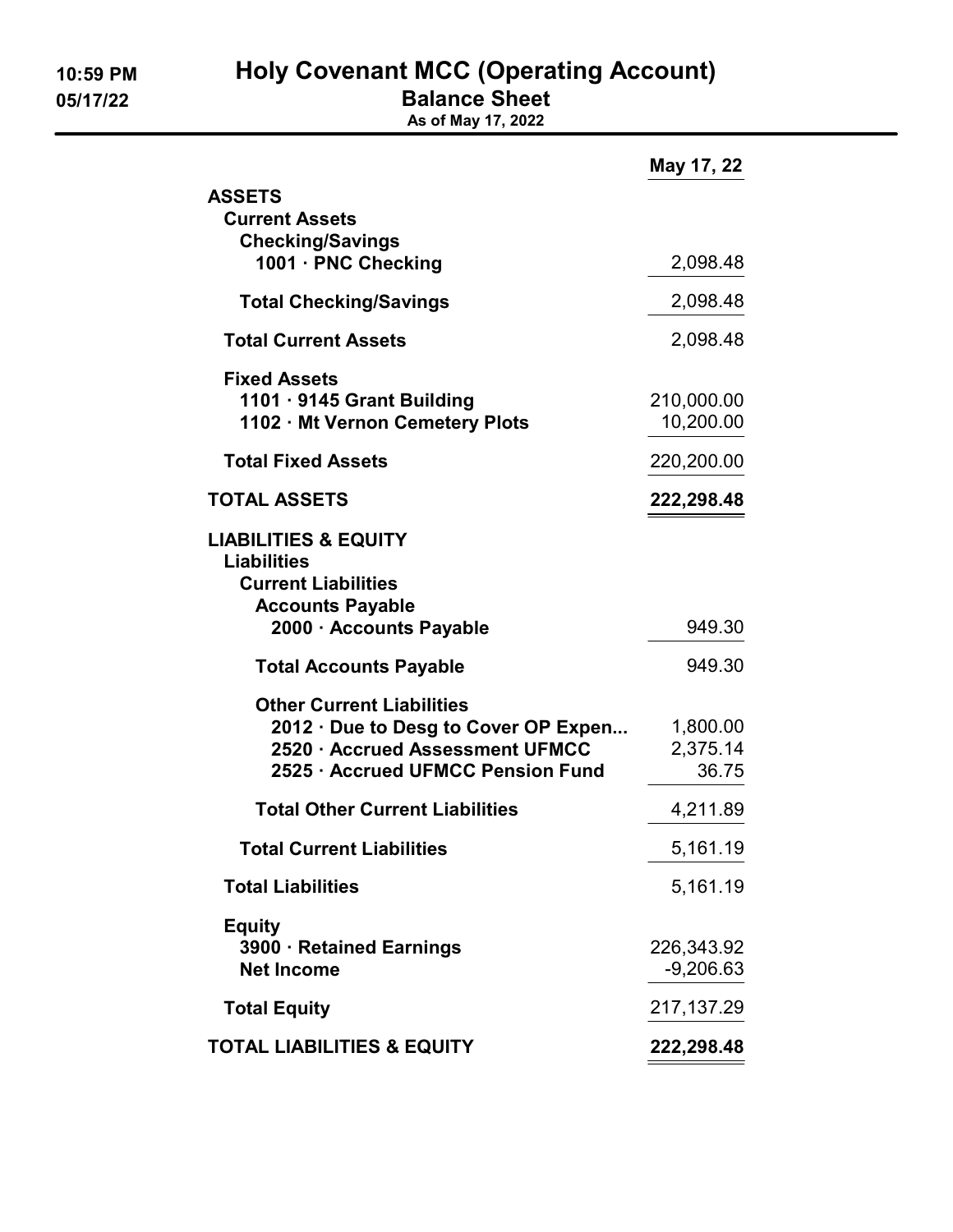11:05 PM Holy Covenant MCC (Operating Account)

05/17/22 **Balance Sheet** 

As of April 30, 2022

|                                                                                                                                           | Apr 30, 22              |
|-------------------------------------------------------------------------------------------------------------------------------------------|-------------------------|
| <b>ASSETS</b><br><b>Current Assets</b><br><b>Checking/Savings</b>                                                                         |                         |
| 1001 · PNC Checking                                                                                                                       | 1,463.03                |
| <b>Total Checking/Savings</b>                                                                                                             | 1,463.03                |
| <b>Total Current Assets</b>                                                                                                               | 1,463.03                |
| <b>Fixed Assets</b><br>1101 · 9145 Grant Building<br>1102 · Mt Vernon Cemetery Plots                                                      | 210,000.00<br>10,200.00 |
| <b>Total Fixed Assets</b>                                                                                                                 | 220,200.00              |
| <b>TOTAL ASSETS</b>                                                                                                                       | 221,663.03              |
| <b>LIABILITIES &amp; EQUITY</b><br><b>Liabilities</b><br><b>Current Liabilities</b><br><b>Accounts Payable</b><br>2000 · Accounts Payable | 541.20                  |
| <b>Total Accounts Payable</b>                                                                                                             | 541.20                  |
|                                                                                                                                           |                         |
| <b>Other Current Liabilities</b><br>2520 · Accrued Assessment UFMCC<br>2525 · Accrued UFMCC Pension Fund                                  | 2,375.14<br>36.75       |
| <b>Total Other Current Liabilities</b>                                                                                                    | 2,411.89                |
| <b>Total Current Liabilities</b>                                                                                                          | 2,953.09                |
| <b>Total Liabilities</b>                                                                                                                  | 2,953.09                |
| <b>Equity</b><br>3900 · Retained Earnings<br><b>Net Income</b>                                                                            | 226,343.92<br>-7,633.98 |
| <b>Total Equity</b>                                                                                                                       | 218,709.94              |
| <b>TOTAL LIABILITIES &amp; EQUITY</b>                                                                                                     | 221,663.03              |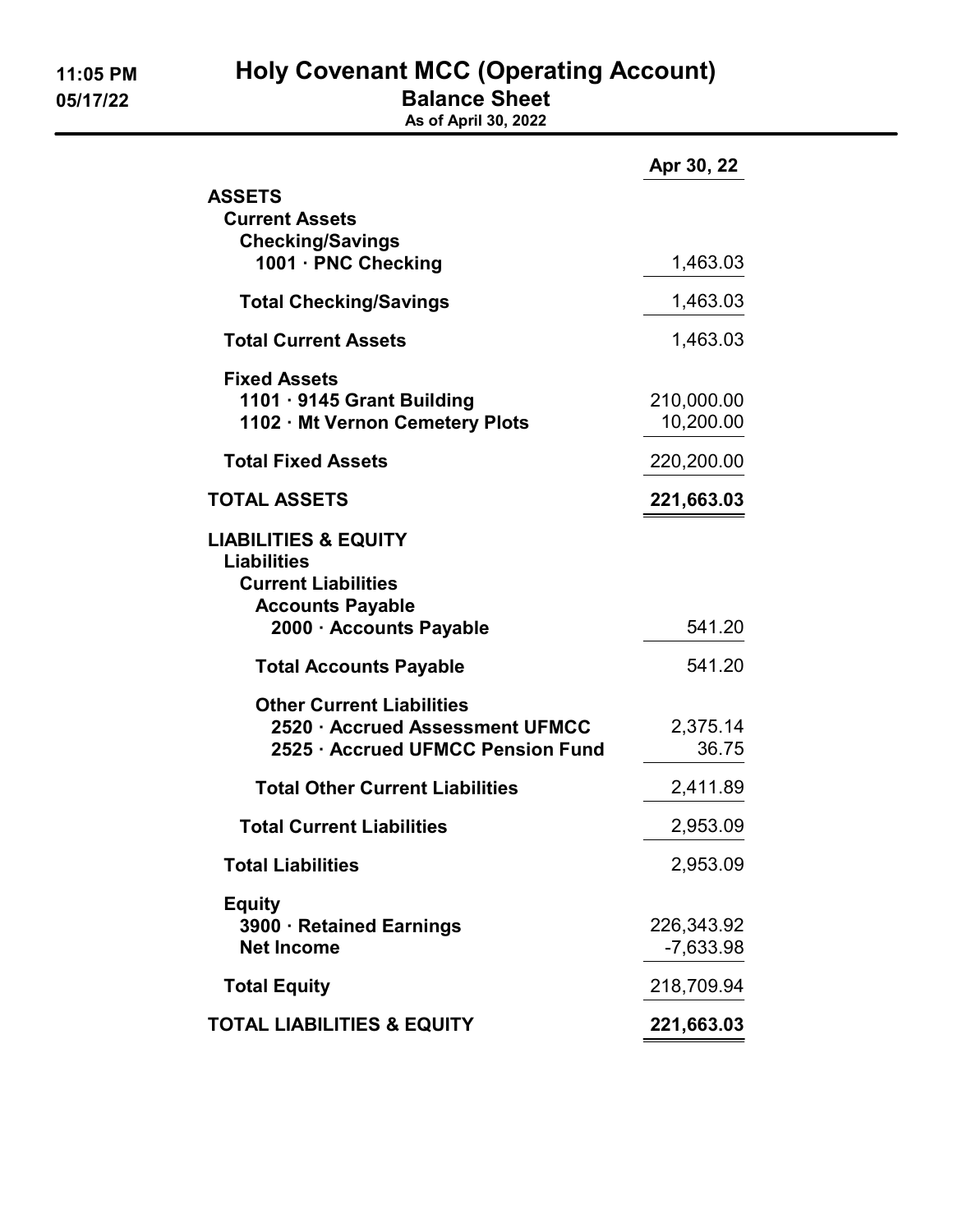# 12:35 AM Holy Covenant MCC (Designated Funds)

05/18/22 Balance Sheet

As of May 17, 2022

|                                                                     | May 17, 22           |
|---------------------------------------------------------------------|----------------------|
| <b>ASSETS</b><br><b>Current Assets</b>                              |                      |
| <b>Checking/Savings</b>                                             |                      |
| 1001 · PNC Checking                                                 | 4,382.92             |
| <b>Total Checking/Savings</b>                                       | 4,382.92             |
| <b>Other Current Assets</b><br>1501 · Due From Op Covering Expenses | 1,800.00             |
| <b>Total Other Current Assets</b>                                   | 1,800.00             |
| <b>Total Current Assets</b>                                         | 6,182.92             |
| <b>TOTAL ASSETS</b>                                                 | 6,182.92             |
| <b>LIABILITIES &amp; EQUITY</b>                                     |                      |
| <b>Liabilities</b>                                                  |                      |
| <b>Current Liabilities</b>                                          |                      |
| <b>Other Current Liabilities</b><br>2201 · SBA PPP Loan #2          |                      |
| 2200 · SBA PPP loan                                                 | 6,510.00<br>6,100.00 |
|                                                                     |                      |
| <b>Total Other Current Liabilities</b>                              | 12,610.00            |
| <b>Total Current Liabilities</b>                                    | 12,610.00            |
| <b>Total Liabilities</b>                                            | 12,610.00            |
| <b>Equity</b>                                                       |                      |
| 3102 · PPP2 Fund                                                    | $-6,510.00$          |
| 3306y · Sign repair fund                                            | 2,528.09             |
| 3306w · Flood damage repairs                                        | 7.74                 |
| 3200 · Age Options                                                  | 2,879.23             |
| 3100 · SBA PPP loan fund                                            | $-6,100.00$          |
| 3306 · Loaves & Fishes                                              | 145.00               |
| 3301 · L&F Congegational Care Fund                                  | 619.94               |
| 3301a · L&F Pastor Discretionary Fund                               | 15.00                |
| 3301b · Pastor Education Fund                                       | 408.00               |
| 3306a · L&F Christmas Family                                        | 139.44               |
| 3320 · Church Equipment Fund                                        | 84.99                |
| 3320b · HVAC Fund                                                   | $-704.32$            |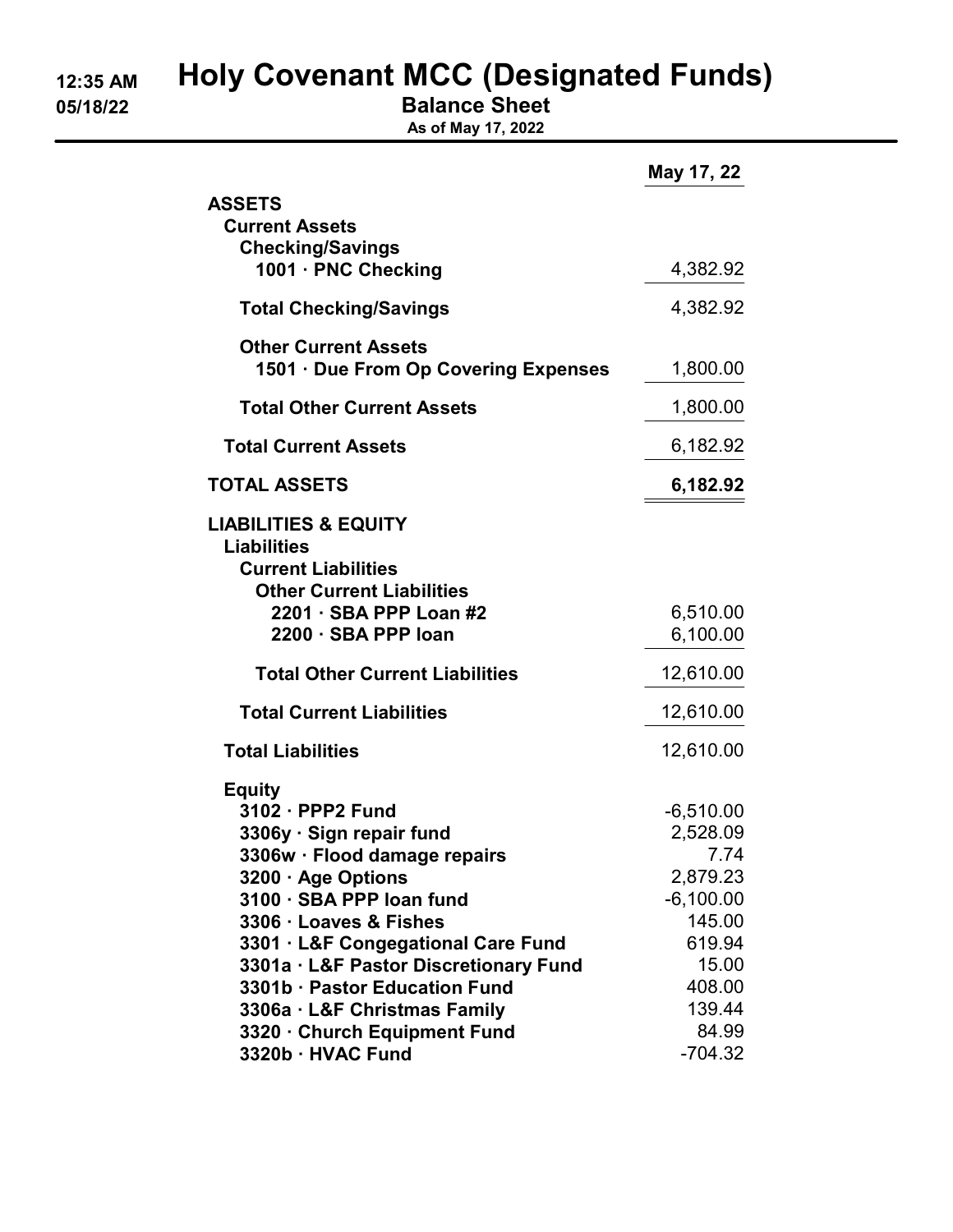# 12:35 AM Holy Covenant MCC (Designated Funds)

05/18/22 Balance Sheet

As of May 17, 2022

|                                       | May 17, 22  |
|---------------------------------------|-------------|
| 3326 · B.B. Landscaping               | 3.06        |
| 3390 · Holding Account                | 56.75       |
| <b>Total Equity</b>                   | $-6,427.08$ |
| <b>TOTAL LIABILITIES &amp; EQUITY</b> | 6,182.92    |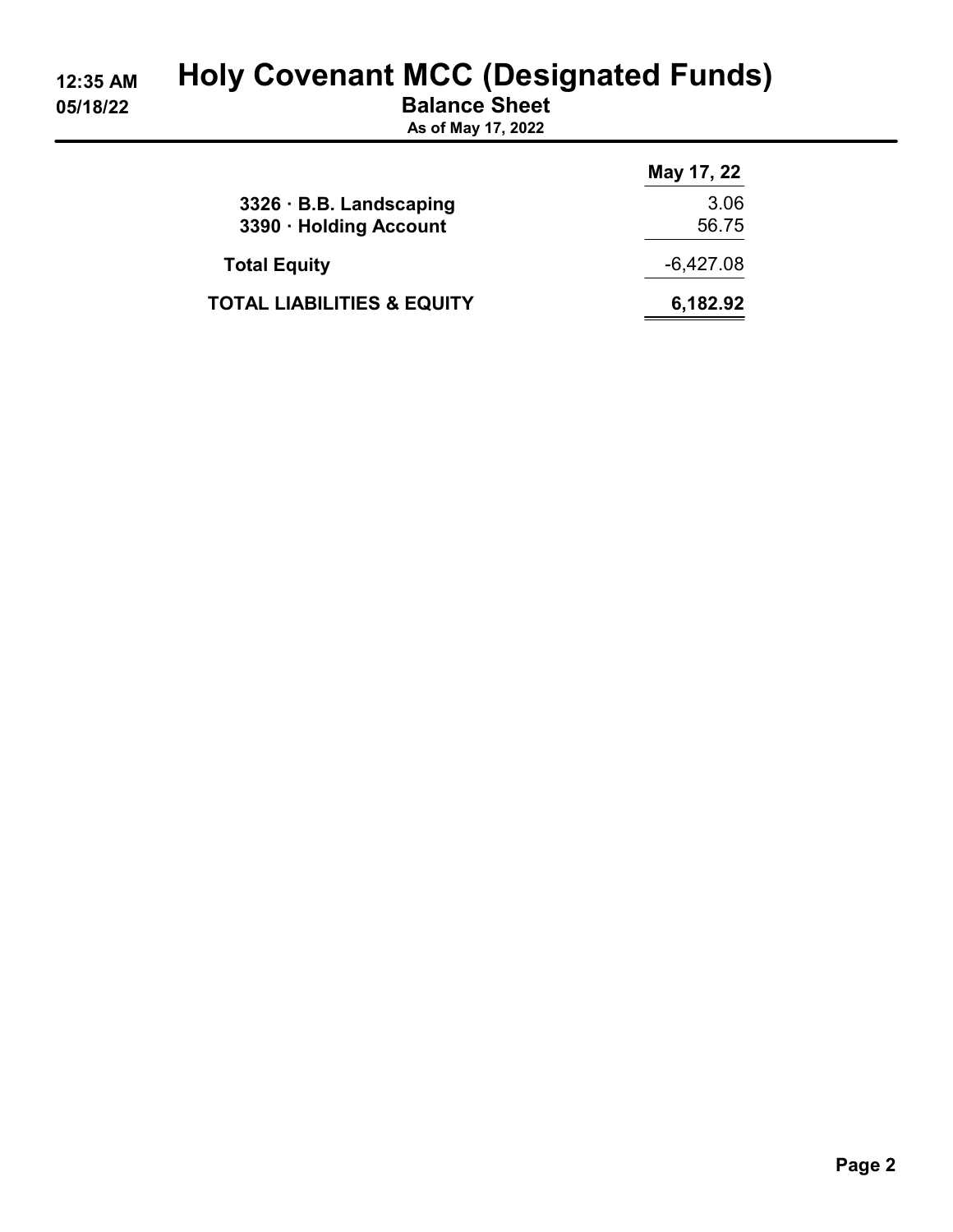# 6:37 PM Holy Covenant MCC (Designated Funds)

05/14/22 Balance Sheet

As of April 30, 2022

|                                                                                                                                                                                                                                                                                                                                                                                                                                     | Apr 30, 22                                                                                                                                         |
|-------------------------------------------------------------------------------------------------------------------------------------------------------------------------------------------------------------------------------------------------------------------------------------------------------------------------------------------------------------------------------------------------------------------------------------|----------------------------------------------------------------------------------------------------------------------------------------------------|
| <b>ASSETS</b><br><b>Current Assets</b>                                                                                                                                                                                                                                                                                                                                                                                              |                                                                                                                                                    |
| <b>Checking/Savings</b>                                                                                                                                                                                                                                                                                                                                                                                                             |                                                                                                                                                    |
| 1001 · PNC Checking                                                                                                                                                                                                                                                                                                                                                                                                                 | 9,791.93                                                                                                                                           |
| <b>Total Checking/Savings</b>                                                                                                                                                                                                                                                                                                                                                                                                       | 9,791.93                                                                                                                                           |
| <b>Total Current Assets</b>                                                                                                                                                                                                                                                                                                                                                                                                         | 9,791.93                                                                                                                                           |
| <b>TOTAL ASSETS</b>                                                                                                                                                                                                                                                                                                                                                                                                                 | 9,791.93                                                                                                                                           |
| <b>LIABILITIES &amp; EQUITY</b><br><b>Liabilities</b><br><b>Current Liabilities</b><br><b>Other Current Liabilities</b>                                                                                                                                                                                                                                                                                                             |                                                                                                                                                    |
| 2201 · SBA PPP Loan #2<br>2200 · SBA PPP loan                                                                                                                                                                                                                                                                                                                                                                                       | 6,510.00<br>6,100.00                                                                                                                               |
| <b>Total Other Current Liabilities</b>                                                                                                                                                                                                                                                                                                                                                                                              | 12,610.00                                                                                                                                          |
| <b>Total Current Liabilities</b>                                                                                                                                                                                                                                                                                                                                                                                                    | 12,610.00                                                                                                                                          |
| <b>Total Liabilities</b>                                                                                                                                                                                                                                                                                                                                                                                                            | 12,610.00                                                                                                                                          |
| <b>Equity</b><br>3102 · PPP2 Fund<br>3306y · Sign repair fund<br>3306w · Flood damage repairs<br>3200 · Age Options<br>3100 · SBA PPP loan fund<br>3306 · Loaves & Fishes<br>3301 · L&F Congegational Care Fund<br>3301a · L&F Pastor Discretionary Fund<br>3301b · Pastor Education Fund<br>3306a · L&F Christmas Family<br>3320 · Church Equipment Fund<br>3320b · HVAC Fund<br>3326 · B.B. Landscaping<br>3390 · Holding Account | $-6,510.00$<br>2,528.09<br>7.74<br>3,416.30<br>$-6,100.00$<br>145.00<br>619.94<br>15.00<br>408.00<br>139.44<br>84.99<br>2,295.68<br>75.00<br>56.75 |
| <b>Total Equity</b>                                                                                                                                                                                                                                                                                                                                                                                                                 | $-2,818.07$                                                                                                                                        |
| <b>TOTAL LIABILITIES &amp; EQUITY</b>                                                                                                                                                                                                                                                                                                                                                                                               | 9,791.93                                                                                                                                           |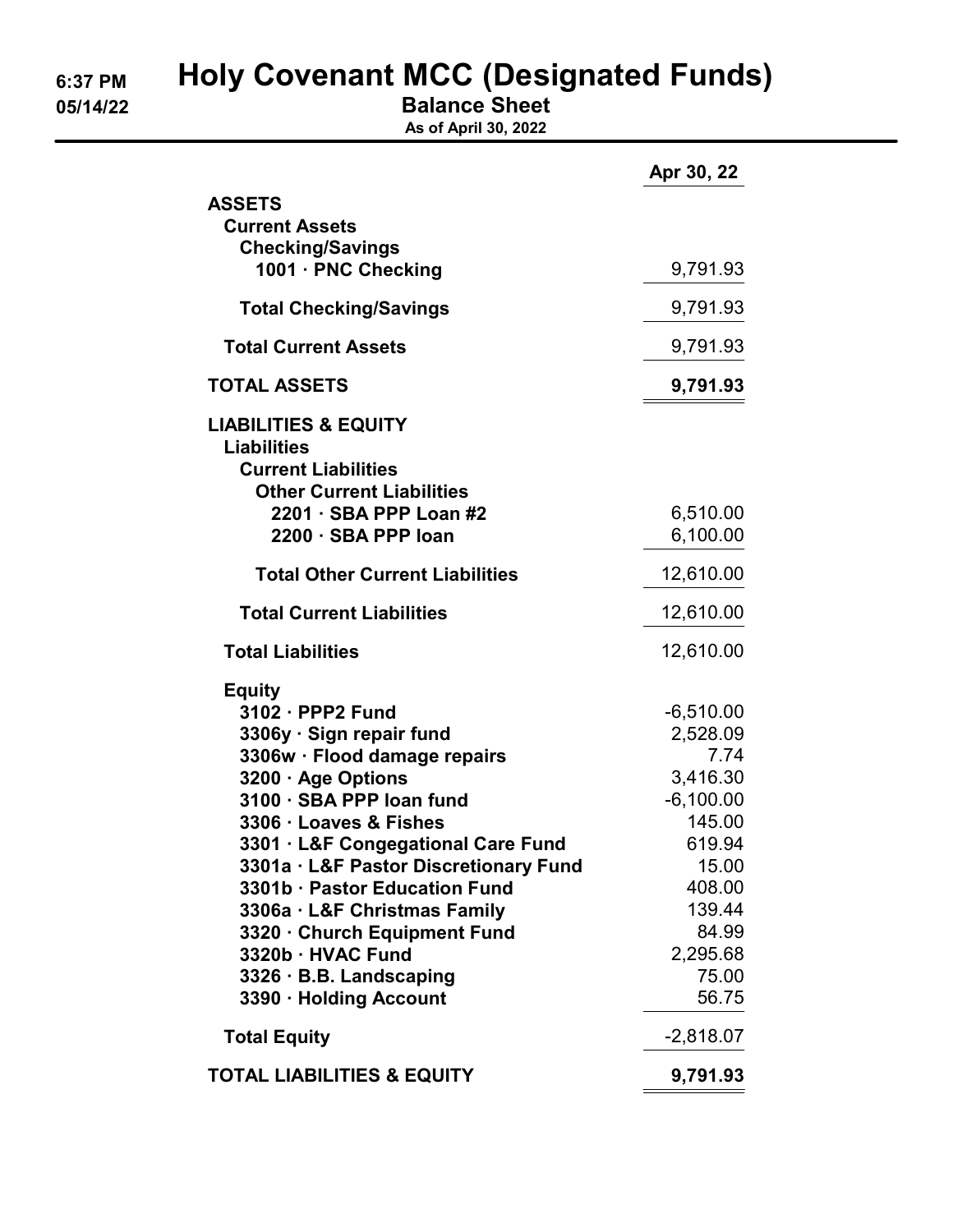#### 10:56 PM **Holy Covenant MCC (Operating Account)** 05/17/22 Current Year vs Prior Year YTD Gain / (Loss) (Collapsed)

|                                                  | Jan - Apr 22     | Jan - Apr 21   |
|--------------------------------------------------|------------------|----------------|
| <b>Ordinary Income/Expense</b><br>Income         |                  |                |
| 6001 General Offerings                           |                  |                |
| 6001a · Identifiable Donations                   | 6,194.35         | 3,563.57       |
| 6001c · Donor Payment of Church Bill             | 292.56           | 123.08         |
| Total 6001 · General Offerings                   | 6,486.91         | 3,686.65       |
| 6007 Loose Plate                                 | 75.00            | 0.00           |
| 6008 Misc. Income                                | 585.36           | 796.76         |
| 6015 Designated Offerings                        |                  |                |
| 6015ag · Designated Fund Sign                    | 0.00             | 1,300.00       |
| 6015ah · Age Options                             | 0.00             | 1,000.00       |
| 6015ai · Landscaping Fund<br>6015x · Boiler Fund | 225.00<br>373.44 | 0.00<br>0.00   |
|                                                  |                  |                |
| Total 6015 · Designated Offerings                | 598.44           | 2,300.00       |
| <b>Total Income</b>                              | 7,745.71         | 6,783.41       |
| <b>Gross Profit</b>                              | 7,745.71         | 6,783.41       |
| Expense<br>8000 UFMCC Assessments                | 242.99           | 156.93         |
| 8010 UFMCC Pension Contribution                  | 147.00           | 147.00         |
| 8020 · Pastor Salary                             | 10,000.00        | 12,500.00      |
|                                                  |                  |                |
| 8031 Honorarium                                  | 300.00           | 0.00           |
| 8050 Miscellaneous Expense                       | 102.85           | 101.80         |
| 8120 · Worship                                   | 66.00            | 142.00         |
| 8130a · Advertising                              | 25.00            | 0.00           |
| 8135 · Website/Media                             | 91.96            | 1,043.42       |
| 8160c Conference                                 | 421.98           | 0.00           |
| 8160e Liability/Property Premiums                | 1,418.00         | 1,358.64       |
| 8900 · Building Maintenance & Repairs            | 0.00             | 366.29         |
| 8910 Utilities                                   |                  |                |
| 8910a · Gas                                      | 1,102.21         | 644.48         |
| 8910b Electric                                   | 299.63           | 236.87         |
| 8910c · Water/Sewer                              | 300.80           | 414.83         |
| Total 8910 Utilities                             | 1,702.64         | 1,296.18       |
| 8920 · Phone/Fax                                 |                  |                |
| 8920a · Phone/Fax<br>8920c · Internet Fees       | 53.43<br>209.40  | 0.00<br>251.28 |
| Total 8920 · Phone/Fax                           | 262.83           | 251.28         |
| 8999 Monthly Trans to Desg Accounts              | 598.44           | 2,300.00       |
| <b>Total Expense</b>                             | 15,379.69        | 19,663.54      |
| <b>Net Ordinary Income</b>                       | $-7,633.98$      | $-12,880.13$   |
| <b>Other Income/Expense</b><br>Other Income      |                  |                |
| 6002 · Transfer from SBA PPP loan                | 0.00             | 3,125.00       |
| <b>Total Other Income</b>                        | 0.00             | 3,125.00       |
| <b>Net Other Income</b>                          | 0.00             | 3,125.00       |
| Net Income                                       | -7,633.98        | $-9,755.13$    |
|                                                  |                  |                |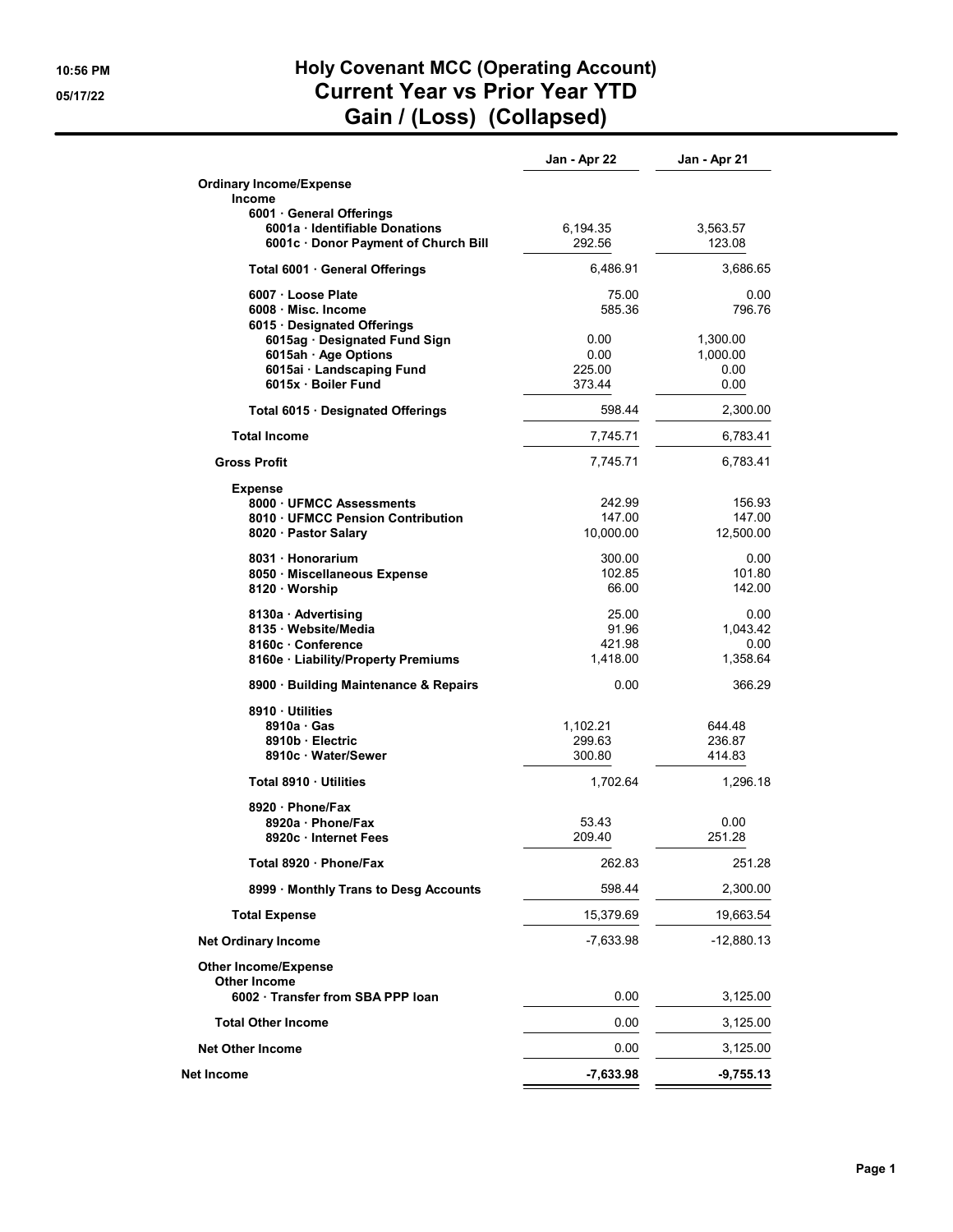## 10:54 PM Holy Covenant MCC (Operating Account) 05/17/22 Current Month vs Prior Year Month P&L (Collapsed)

April 2022

|                                                          | Apr 22      | Apr 21      |
|----------------------------------------------------------|-------------|-------------|
| <b>Ordinary Income/Expense</b>                           |             |             |
| <b>Income</b><br>6001 · General Offerings                |             |             |
| 6001a · Identifiable Donations                           | 1,638.80    | 855.00      |
| 6001c · Donor Payment of Church Bill                     | 97.52       | 30.62       |
| Total 6001 · General Offerings                           | 1,736.32    | 885.62      |
| 6007 · Loose Plate                                       | 75.00       | 0.00        |
| 6008 · Misc. Income                                      | 122.02      | 97.50       |
| <b>Total Income</b>                                      | 1,933.34    | 983.12      |
| <b>Gross Profit</b>                                      | 1,933.34    | 983.12      |
| <b>Expense</b>                                           |             |             |
| 8000 · UFMCC Assessments                                 | 64.25       | 34.41       |
| 8010 · UFMCC Pension Contribution                        | 36.75       | 36.75       |
| 8020 · Pastor Salary                                     | 2,500.00    | 3,125.00    |
| 8031 · Honorarium                                        | 100.00      | 0.00        |
| 8050 · Miscellaneous Expense                             | 28.95       | 6.00        |
| 8120 · Worship                                           | 0.00        | 142.00      |
| 8130a · Advertising                                      | 25.00       | 0.00        |
| 8160e · Liability/Property Premiums                      | 355.75      | 340.92      |
| 8900 · Building Maintenance & Repairs                    |             |             |
| 8900e · Landscaping                                      | 0.00        | 18.05       |
| Total 8900 · Building Maintenance & Repairs              | 0.00        | 18.05       |
| 8910 · Utilities                                         |             |             |
| 8910a · Gas                                              | 195.98      | 108.07      |
| 8910b · Electric                                         | 78.22       | 58.37       |
| 8910c · Water/Sewer                                      | 150.40      | 133.88      |
| Total 8910 · Utilities                                   | 424.60      | 300.32      |
| 8920 · Phone/Fax<br>8920c · Internet Fees                | 52.35       | 62.82       |
| Total 8920 · Phone/Fax                                   | 52.35       | 62.82       |
|                                                          |             |             |
| <b>Total Expense</b>                                     | 3,587.65    | 4,066.27    |
| <b>Net Ordinary Income</b>                               | $-1,654.31$ | $-3,083.15$ |
| <b>Other Income/Expense</b>                              |             |             |
| <b>Other Income</b><br>6002 · Transfer from SBA PPP loan | 0.00        | 3,125.00    |
| <b>Total Other Income</b>                                | 0.00        | 3,125.00    |
| <b>Net Other Income</b>                                  | 0.00        | 3,125.00    |
|                                                          |             |             |
| Net Income                                               | $-1,654.31$ | 41.85       |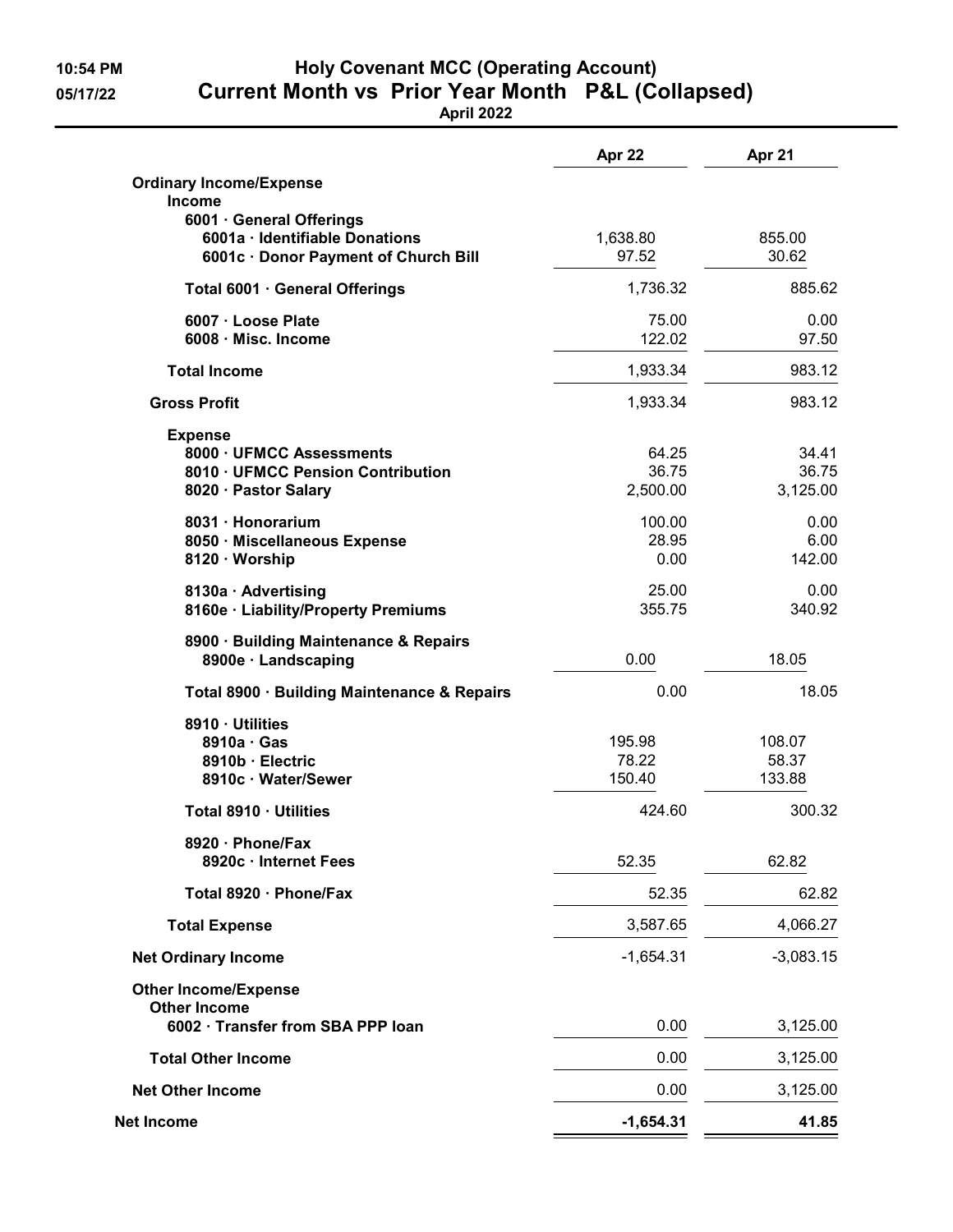## 11:16 PM **Holy Covenant MCC (Operating Account)** 05/17/22 BUDGET YTD (Collapsed)

January through April 2022

|                                       | Jan - Apr 22 | <b>Budget</b> |
|---------------------------------------|--------------|---------------|
| <b>Ordinary Income/Expense</b>        |              |               |
| Income                                |              |               |
| 6001 General Offerings                |              |               |
| 6001a Identifiable Donations          | 6,194.35     | 6,180.00      |
| 6001c · Donor Payment of Church Bill  | 292.56       |               |
| Total 6001 · General Offerings        | 6,486.91     | 6,180.00      |
| 6007 · Loose Plate                    | 75.00        |               |
| 6008 Misc. Income                     | 585.36       | 400.00        |
| 6015 · Designated Offerings           |              |               |
| 6015ai · Landscaping Fund             | 225.00       |               |
| 6015x · Boiler Fund                   | 373.44       |               |
| Total 6015 · Designated Offerings     | 598.44       |               |
| <b>Total Income</b>                   | 7,745.71     | 6,580.00      |
| <b>Gross Profit</b>                   | 7,745.71     | 6,580.00      |
| <b>Expense</b>                        |              |               |
| 8000 UFMCC Assessments                | 242.99       | 242.00        |
| 8010 UFMCC Pension Contribution       | 147.00       | 147.00        |
| 8020 · Pastor Salary                  | 10,000.00    | 10,000.00     |
| 8031 Honorarium                       | 300.00       | 132.00        |
| 8050 · Miscellaneous Expense          | 102.85       | 40.00         |
| 8120 Worship                          | 66.00        | 80.00         |
| 8130a · Advertising                   | 25.00        |               |
| 8135 · Website/Media                  | 91.96        | 408.00        |
| 8140 · Supplies                       | 0.00         | 20.00         |
| 8160c Conference                      | 421.98       |               |
| 8160e · Liability/Property Premiums   | 1,418.00     | 1,168.00      |
| 8900 · Building Maintenance & Repairs | 0.00         | 200.00        |
| 8910 Utilities                        |              |               |
| 8910a Gas                             | 1,102.21     |               |
| 8910b Electric                        | 299.63       |               |
| 8910c · Water/Sewer                   | 300.80       |               |
| 8910 Utilities - Other                | 0.00         | 928.00        |
| Total 8910 Utilities                  | 1,702.64     | 928.00        |
| 8920 Phone/Fax                        |              |               |
| 8920a · Phone/Fax                     | 53.43        | 25.00         |
| 8920c · Internet Fees                 | 209.40       | 212.00        |
| Total 8920 · Phone/Fax                | 262.83       | 237.00        |
| 8999 Monthly Trans to Desg Accounts   | 598.44       |               |
| Total Expense                         | 15,379.69    | 13,602.00     |
| <b>Net Ordinary Income</b>            | $-7,633.98$  | $-7,022.00$   |
| Net Income                            | $-7,633.98$  | $-7,022.00$   |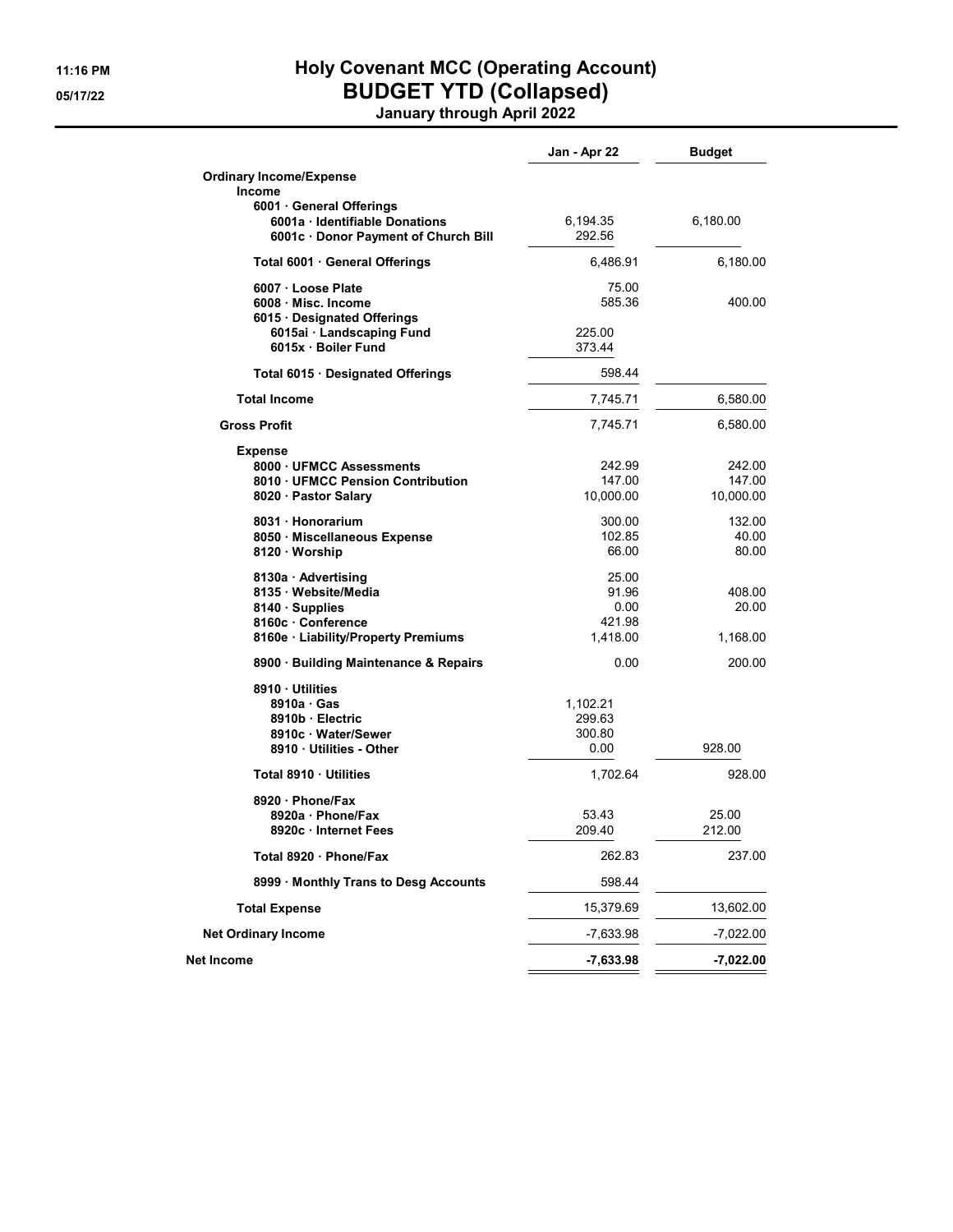### 10:55 PM Holy Covenant MCC (Operating Account) 05/17/22 Budget Current Month (Collapsed)

April 2022

|                                                                                        | Apr 22      | <b>Budget</b> |
|----------------------------------------------------------------------------------------|-------------|---------------|
| <b>Ordinary Income/Expense</b>                                                         |             |               |
| <b>Income</b><br>6001 · General Offerings                                              | 1,736.32    | 1,545.00      |
| 6007 · Loose Plate                                                                     | 75.00       |               |
| 6008 Misc. Income                                                                      | 122.02      | 100.00        |
| <b>Total Income</b>                                                                    | 1,933.34    | 1,645.00      |
| <b>Gross Profit</b>                                                                    | 1,933.34    | 1,645.00      |
| <b>Expense</b>                                                                         |             |               |
| 8000 · UFMCC Assessments                                                               | 64.25       | 60.50         |
| 8010 · UFMCC Pension Contribution                                                      | 36.75       | 36.75         |
| 8020 · Pastor Salary                                                                   | 2,500.00    | 2,500.00      |
| 8031 · Honorarium                                                                      | 100.00      | 33.00         |
| 8050 · Miscellaneous Expense                                                           | 28.95       | 10.00         |
| 8120 · Worship                                                                         | 0.00        | 20.00         |
| 8130a · Advertising                                                                    | 25.00       |               |
| 8135 · Website/Media                                                                   | 0.00        | 102.00        |
| 8140 · Supplies                                                                        | 0.00        | 5.00          |
| 8160e · Liability/Property Premiums                                                    | 355.75      | 292.00        |
| 8900 · Building Maintenance & Repairs<br>8900 · Building Maintenance & Repairs - Other | 0.00        | 50.00         |
| Total 8900 · Building Maintenance & Repairs                                            | 0.00        | 50.00         |
| 8910 · Utilities                                                                       |             |               |
| $8910a \cdot Gas$                                                                      | 195.98      |               |
| 8910b · Electric                                                                       | 78.22       |               |
| 8910c · Water/Sewer                                                                    | 150.40      |               |
| 8910 · Utilities - Other                                                               | 0.00        | 232.00        |
| Total 8910 · Utilities                                                                 | 424.60      | 232.00        |
| 8920 · Phone/Fax                                                                       |             |               |
| 8920c · Internet Fees                                                                  | 52.35       | 53.00         |
| Total 8920 · Phone/Fax                                                                 | 52.35       | 53.00         |
| <b>Total Expense</b>                                                                   | 3,587.65    | 3,394.25      |
| <b>Net Ordinary Income</b>                                                             | $-1,654.31$ | $-1,749.25$   |
| Net Income                                                                             | $-1,654.31$ | $-1,749.25$   |
|                                                                                        |             |               |